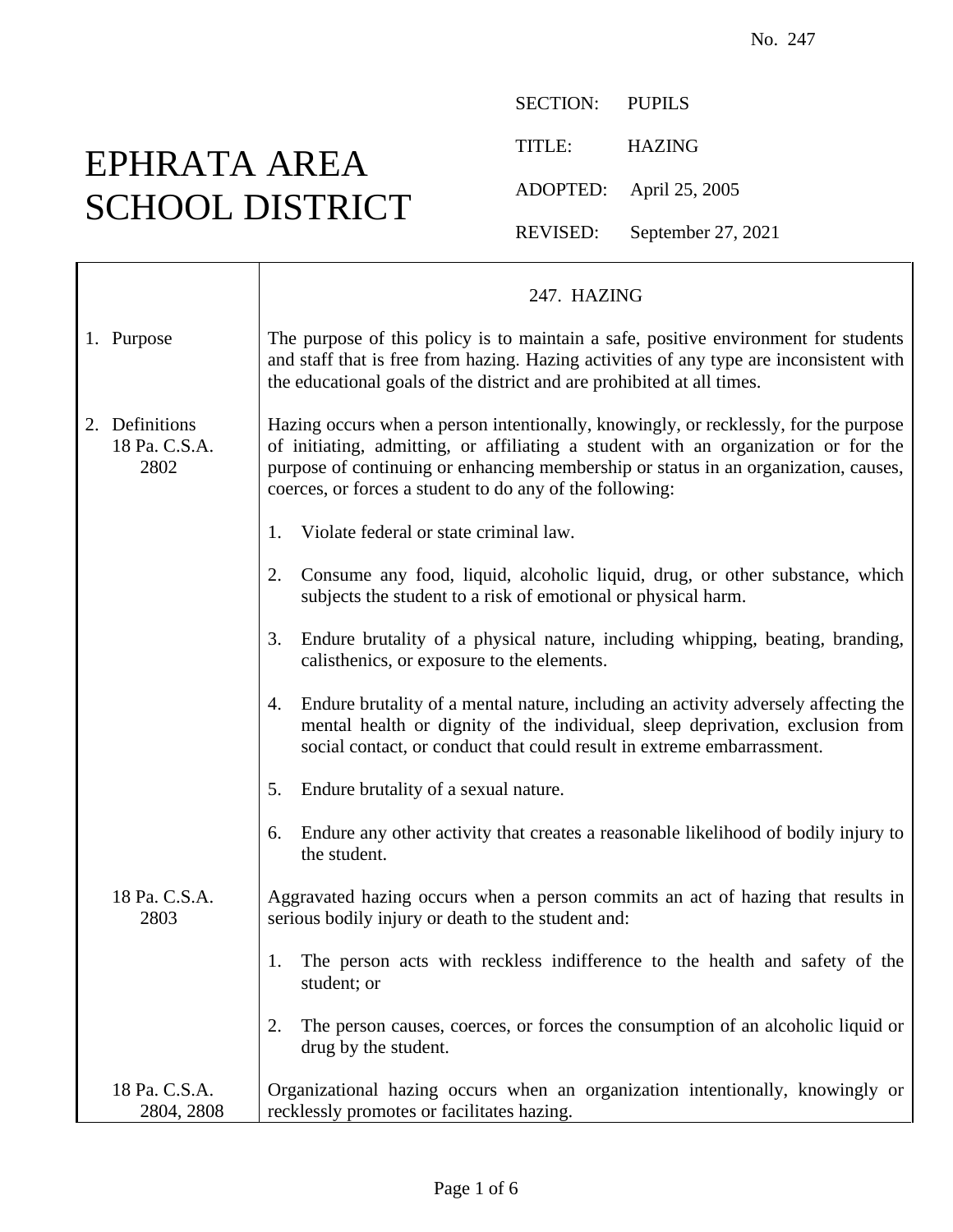T

٦

| 18 Pa. C.S.A.<br>2806                                                       | Any activity as described above, shall be deemed a violation of this policy regardless<br>of whether:                                                                                                                                                                                                                                                                                                                                                                                                                                                                                                                                                                                           |
|-----------------------------------------------------------------------------|-------------------------------------------------------------------------------------------------------------------------------------------------------------------------------------------------------------------------------------------------------------------------------------------------------------------------------------------------------------------------------------------------------------------------------------------------------------------------------------------------------------------------------------------------------------------------------------------------------------------------------------------------------------------------------------------------|
|                                                                             | 24. The consent of the student was sought or obtained, or                                                                                                                                                                                                                                                                                                                                                                                                                                                                                                                                                                                                                                       |
|                                                                             | The conduct was sanctioned or approved by the school or organization.<br>2.                                                                                                                                                                                                                                                                                                                                                                                                                                                                                                                                                                                                                     |
| 18 Pa. C.S.A.<br>2801<br>24 P.S. 511                                        | Student activity or organization means any activity, society, corps, team, club or<br>service, social, or similar group, operating under the sanction of or recognized as an<br>organization by the district, whose members are primarily students or alumni of the<br>organization.                                                                                                                                                                                                                                                                                                                                                                                                            |
| 18 Pa. C.S.A.<br>2301                                                       | For purposes of this policy, bodily injury shall mean impairment of physical<br>condition or substantial pain.                                                                                                                                                                                                                                                                                                                                                                                                                                                                                                                                                                                  |
| 18 Pa. C.S.A.<br>2301                                                       | For purposes of this policy, serious bodily injury shall mean bodily injury which<br>creates a substantial risk of death or which causes serious, permanent disfigurement,<br>or protracted loss or impairment of the function of any bodily member or organ.                                                                                                                                                                                                                                                                                                                                                                                                                                   |
| 3. Authority<br>18 Pa. C.S.A.<br>2806, 2808<br>24 P.S. 511<br>Pol. 122, 123 | The Board prohibits hazing-in connection with student activity or organization<br>regardless of whether the conduct occurs on or off school property or outside of<br>school hours.                                                                                                                                                                                                                                                                                                                                                                                                                                                                                                             |
|                                                                             | No student, parent/guardian, coach, sponsor, volunteer, or district employee shall<br>engage in, condone, or ignore any form of hazing.                                                                                                                                                                                                                                                                                                                                                                                                                                                                                                                                                         |
|                                                                             | The Board encourages students who believe they, or others, have been subjected to<br>hazing to promptly report such incidents to the building principal or designee.                                                                                                                                                                                                                                                                                                                                                                                                                                                                                                                            |
|                                                                             | Title IX Sexual Harassment and Other Discrimination                                                                                                                                                                                                                                                                                                                                                                                                                                                                                                                                                                                                                                             |
| Pol. 103, 103.1                                                             | Every report of alleged hazing that can be interpreted at the outset to fall within the<br>provisions of policies addressing potential violations of laws against discrimination<br>shall be handled as a joint, concurrent investigation into all allegations and<br>coordinated with the full participation of the Compliance Officer and Title IX<br>Coordinator. If, in the course of a hazing investigation, potential issues of<br>discrimination are identified, the Title IX Coordinator shall be promptly notified,<br>and the investigation shall be conducted jointly and concurrently to address the<br>issues of alleged discrimination as well as the incidents of alleged hazing |
|                                                                             |                                                                                                                                                                                                                                                                                                                                                                                                                                                                                                                                                                                                                                                                                                 |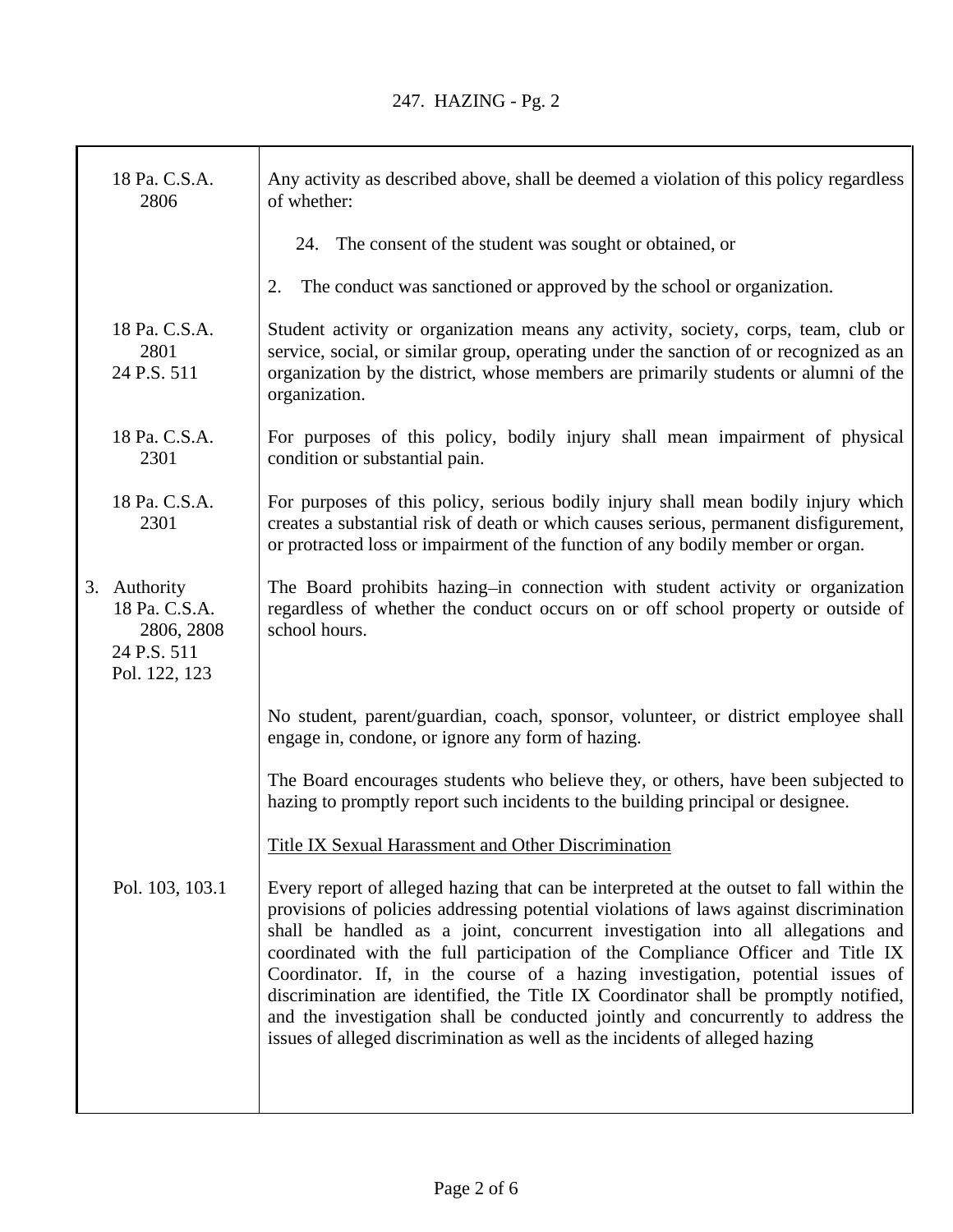| 4. Delegation of<br>Responsibility     | Students, parents/guardians, coaches, sponsors, volunteers, and district employees<br>shall be alert to incidents of hazing and shall report such conduct to the building<br>principal or designee.                                                                                                                                                                                                                                                                                                                                                                                                                                                                          |
|----------------------------------------|------------------------------------------------------------------------------------------------------------------------------------------------------------------------------------------------------------------------------------------------------------------------------------------------------------------------------------------------------------------------------------------------------------------------------------------------------------------------------------------------------------------------------------------------------------------------------------------------------------------------------------------------------------------------------|
| 24 P.S. 1302-E<br>Pol. 236.1           | When a student's behavior indicates a threat to the safety of the student, other<br>students, school employees, school facilities, the community or others, district staff<br>shall report the student to the threat assessment team, in accordance with applicable<br>law and Board policy.                                                                                                                                                                                                                                                                                                                                                                                 |
| 5. Guidelines<br>18 Pa. C.S.A.<br>2808 | In addition to posting this policy on the district's publicly accessible website, the<br>district shall inform students, parents/guardians, sponsors, volunteers, and district<br>employees of the district's policy prohibiting hazing, including district rules,<br>penalties for violations of the policy, and the program established by the district for<br>enforcement of the policy by means of distribution of written policy, publication in<br>handbooks, presentation at an assembly, verbal instructions by the coach or sponsor<br>at the start of the season or program, and posting of notice/signs.                                                          |
| 24 P.S. 511                            | This policy, along with other applicable district policies, procedures, and Codes of<br>Conduct shall be provided to all school athletic coaches and all sponsors and<br>volunteers affiliated with a student activity or organization, prior to coaching an<br>athletic activity, or serving as a responsible adult supervising, advising, assisting, or<br>otherwise participating in a student activity or organization together with a notice<br>that they are expected to read and abide by the policies, procedures, and Codes of<br>Conduct.                                                                                                                          |
|                                        | <b>Complaint Procedure</b>                                                                                                                                                                                                                                                                                                                                                                                                                                                                                                                                                                                                                                                   |
|                                        | A student who believes that they have been subject to hazing is encouraged to<br>promptly report the incident to the building principal or designee.                                                                                                                                                                                                                                                                                                                                                                                                                                                                                                                         |
|                                        | Students are encouraged to use the district's report form, available from the building<br>principal, or to put the complaint in writing; however, oral complaints shall be<br>accepted and documented. The person accepting the complaint shall handle the<br>report objectively, neutrally, and professionally, setting aside personal biases that<br>might favor or disfavor the student filing the complaint or those accused of a<br>violation of this policy.                                                                                                                                                                                                           |
|                                        | The Board directs that verbal and written complaints of hazing shall be provided to<br>the building principal or designee, who shall promptly notify the Superintendent or<br>designee of the allegations and determine who shall conduct the investigation.<br>Allegations of hazing shall be investigated promptly, and appropriate corrective or<br>preventative action be taken when allegations are substantiated. They Board directs<br>that any complaint of hazing brought pursuant to this policy shall also be reviewed<br>for conduct which may not be proven to be hazing under this policy but merits<br>review and possible action under other Board policies. |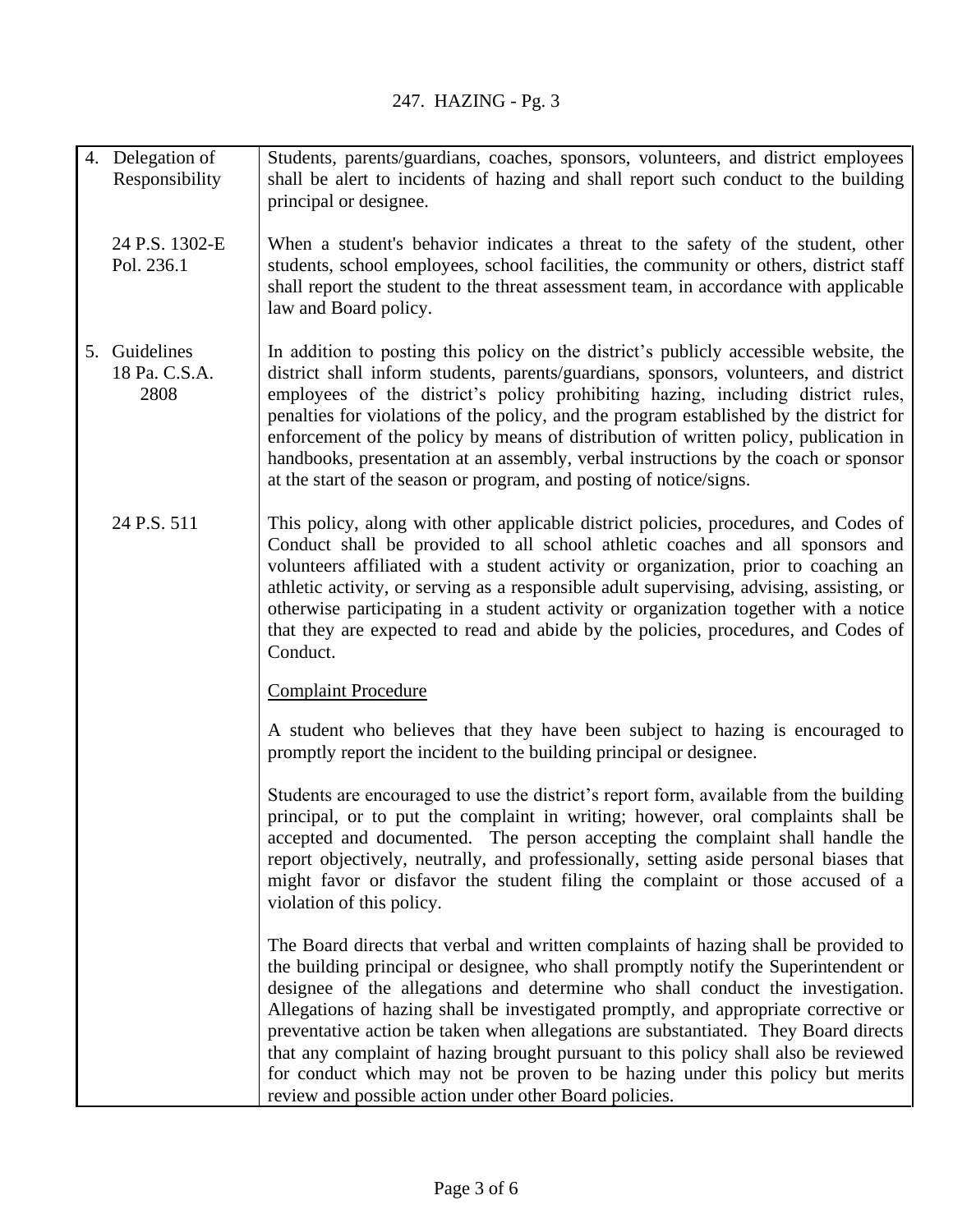|                                                                               | <b>Interim Measures/Police</b>                                                                                                                                                                                                                                                                                                                                                                                                                                                                                                                                                                                                                                                             |
|-------------------------------------------------------------------------------|--------------------------------------------------------------------------------------------------------------------------------------------------------------------------------------------------------------------------------------------------------------------------------------------------------------------------------------------------------------------------------------------------------------------------------------------------------------------------------------------------------------------------------------------------------------------------------------------------------------------------------------------------------------------------------------------|
|                                                                               | Upon receipt of a complaint of hazing, the building principal or designee, in<br>consultation with the Superintendent or designee, shall determine what, if any<br>interim measures should be put in place to protect students from further hazing,<br>bullying, discrimination, or retaliatory conduct related to the alleged incident and<br>report. Such interim measures may include, but not be limited to, the suspension of<br>an adult who is involved, the separation of alleged victims and perpetrators, and the<br>determination of what the complaining student needs or wants through questioning.                                                                           |
| 18 Pa. C.S.A.<br>2810                                                         | Those receiving the initial report and conducting or overseeing the investigation will<br>assess whether the complaint, if proven, would constitute hazing, aggravated hazing,<br>or organizational hazing and shall report it to the police consistent with district<br>practice and, as appropriate, consult with legal counsel about whether to report the<br>matter to the police at every stage of the proceeding. The decision to report a matter<br>to the police should not involve an analysis by district personnel of whether safe<br>harbor provisions might apply to the person being reported, but information on the<br>facts can be shared with the police in this regard. |
|                                                                               | Referral to Law Enforcement and Safe Schools Reporting Requirements -                                                                                                                                                                                                                                                                                                                                                                                                                                                                                                                                                                                                                      |
| 22 PA Code 10.2<br>24 P.S. 1303-A<br>35 P.S. 780-102                          | For purposes of reporting hazing incidents to law enforcement in accordance with<br>Safe Schools Act reporting, the term incident shall mean an instance involving an act<br>of violence; the possession of a weapon; the possession, use, or sale of a controlled<br>substance, or drug paraphernalia as defined in the Pennsylvania Controlled<br>Substance, Drug, Device, and Cosmetic Act; the possession, use, or sale of alcohol<br>or tobacco; or conduct that constitutes an offense listed under the Safe Schools Act.                                                                                                                                                            |
| 24 P.S. 1302.1-A,<br>1303-A<br>22 PA Code 10.2,<br>10.21, 10.22<br>Pol. 805.1 | The Superintendent or designee shall immediately report required incidents and may<br>report discretionary incidents, as defined in the Safe Schools Act, committed by<br>students on school property, at any school-sponsored activity, or on a conveyance<br>providing transportation to or from a school or school-sponsored activity to the local<br>police department that has jurisdiction over the school's property, in accordance<br>with state law and regulations, the procedures set forth in the memorandum of<br>understanding with local law enforcement and Board policies.                                                                                                |
| 22 PA Code 10.2,<br>10.25<br>Pol. 805.1                                       | The Superintendent or designee shall notify the parent/guardian of any student<br>directly involved in a defined incident as a victim or suspect immediately, as soon as<br>The Superintendent or designee shall inform the parent/guardian<br>practicable.<br>whether or not the local police department that has jurisdiction over the school<br>property has been or may be notified of the incident. The Superintendent or<br>designee shall document attempts made to reach the parent/guardian.                                                                                                                                                                                      |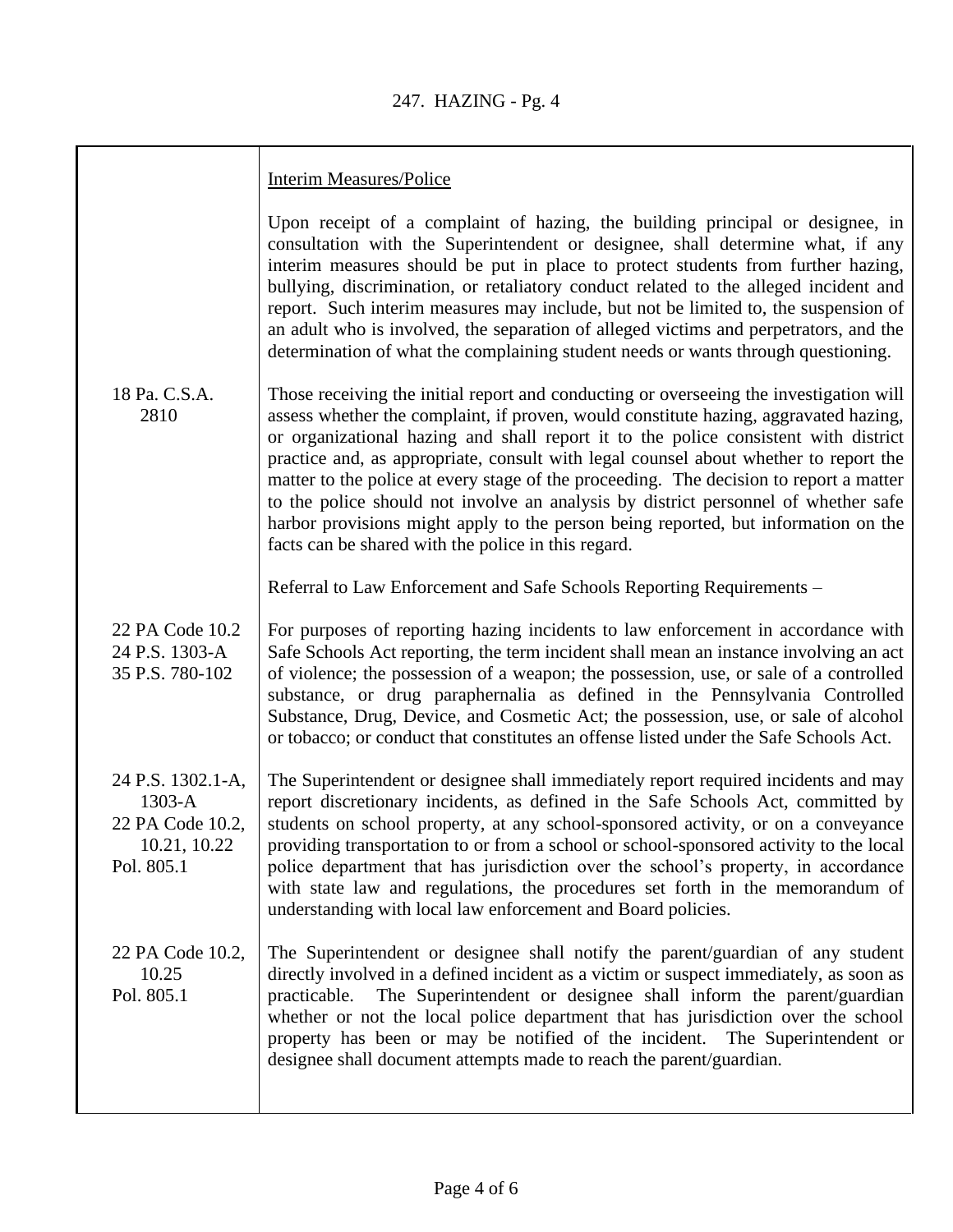| 24 P.S. 1303-A<br>Pol. 805.1                                | In accordance with state law, the Superintendent shall annually, by July 31, report all<br>new incidents to the Office for Safe Schools on the required form.                                                                                                                                                                                                                                                                                                                                                                                                  |
|-------------------------------------------------------------|----------------------------------------------------------------------------------------------------------------------------------------------------------------------------------------------------------------------------------------------------------------------------------------------------------------------------------------------------------------------------------------------------------------------------------------------------------------------------------------------------------------------------------------------------------------|
|                                                             | Confidentiality                                                                                                                                                                                                                                                                                                                                                                                                                                                                                                                                                |
|                                                             | Confidentiality of all parties, witnesses, the allegations, the filing of a complaint, and<br>the investigation shall be handled in accordance with applicable law, regulations,<br>this policy and the district's legal and investigative obligations.                                                                                                                                                                                                                                                                                                        |
|                                                             | Retaliation                                                                                                                                                                                                                                                                                                                                                                                                                                                                                                                                                    |
|                                                             | Reprisal or retaliation relating to reports of hazing or participation in an<br>investigation of allegations of hazing is prohibited and shall be subject to<br>disciplinary action.                                                                                                                                                                                                                                                                                                                                                                           |
|                                                             | <b>Consequences for Violations</b>                                                                                                                                                                                                                                                                                                                                                                                                                                                                                                                             |
|                                                             | Safe Harbor-                                                                                                                                                                                                                                                                                                                                                                                                                                                                                                                                                   |
| 18 Pa. C.S.A.<br>2810                                       | An individual needing medical attention or seeking medical attention for another<br>shall not be subject to criminal prosecution if the individual complies with the<br>requirements under law, subject to the limitations set for the in law.                                                                                                                                                                                                                                                                                                                 |
|                                                             | Students-                                                                                                                                                                                                                                                                                                                                                                                                                                                                                                                                                      |
| 18 Pa. C.S.A.<br>2808, 2810<br>24 P.S. 511<br>Pol. 218, 233 | If the investigation results in a substantiated finding of hazing, the investigator shall<br>recommend appropriate disciplinary action up to and including expulsion, as<br>circumstances warrant, in accordance with the Code of Student Conduct. The student<br>may also be subject to disciplinary action by the coach or sponsor, up to and<br>including removal from the activity or organization. The fact of whether a student<br>qualified for and received safe harbor under a criminal investigation shall be<br>considered in assigning discipline. |
|                                                             | Nonstudent Violators/Organizational Hazing -                                                                                                                                                                                                                                                                                                                                                                                                                                                                                                                   |
| Pol. 317                                                    | If the investigation results in a substantiated finding that a coach, sponsor, or<br>volunteer affiliated with the student activity or organization engaged in, condoned,<br>or ignored any violation of this policy, the coach, sponsor, or volunteer shall be<br>disciplined in accordance with Board policy and applicable laws and regulations.<br>Discipline could include, but is not limited to, dismissal from the position as coach,<br>sponsor, or volunteer and/or dismissal from district employment.                                              |
|                                                             |                                                                                                                                                                                                                                                                                                                                                                                                                                                                                                                                                                |